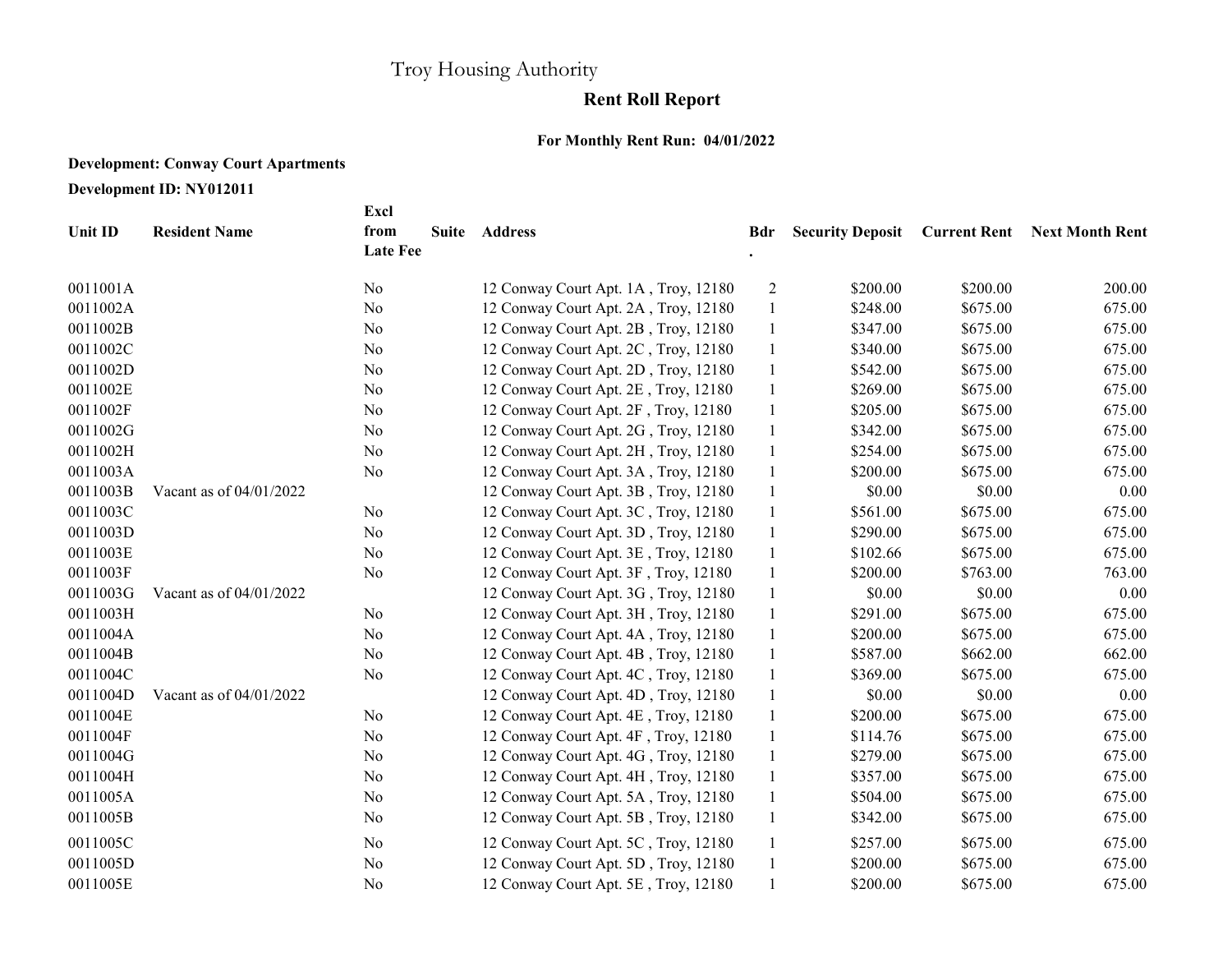|          |                | <b>Total For All Developments:</b>                   |  | \$12,186.42 | \$25,250.00 | \$25,250.00 |
|----------|----------------|------------------------------------------------------|--|-------------|-------------|-------------|
|          |                | <b>Total By Development: Conway Court Apartments</b> |  | \$12,186.42 | \$25,250.00 | \$25,250.00 |
| 0011006H | N <sub>o</sub> | 12 Conway Court Apt. 6H, Troy, 12180                 |  | \$242.00    | \$675.00    | 675.00      |
| 0011006G | N <sub>o</sub> | 12 Conway Court Apt. 6G, Troy, 12180                 |  | \$313.00    | \$675.00    | 675.00      |
| 0011006F | N <sub>o</sub> | 12 Conway Court Apt. 6F, Troy, 12180                 |  | \$200.00    | \$675.00    | 675.00      |
| 0011006E | N <sub>o</sub> | 12 Conway Court Apt. 6E, Troy, 12180                 |  | \$439.00    | \$675.00    | 675.00      |
| 0011006D | No.            | 12 Conway Court Apt. 6D, Troy, 12180                 |  | \$388.00    | \$675.00    | 675.00      |
| 0011006C | N <sub>0</sub> | 12 Conway Court Apt. 6C, Troy, 12180                 |  | \$385.00    | \$675.00    | 675.00      |
| 0011006B | N <sub>o</sub> | 12 Conway Court Apt. 6B, Troy, 12180                 |  | \$335.00    | \$675.00    | 675.00      |
| 0011006A | N <sub>o</sub> | 12 Conway Court Apt. 6A, Troy, 12180                 |  | \$669.00    | \$675.00    | 675.00      |
| 0011005H | N <sub>o</sub> | 12 Conway Court Apt. 5H, Troy, 12180                 |  | \$324.00    | \$675.00    | 675.00      |
| 0011005G | N <sub>o</sub> | 12 Conway Court Apt. 5G, Troy, 12180                 |  | \$627.00    | \$675.00    | 675.00      |
| 0011005F | N <sub>o</sub> | 12 Conway Court Apt. 5F, Troy, 12180                 |  | \$263.00    | \$675.00    | 675.00      |

\*\*End of Report\*\*

By: Tom Hulihan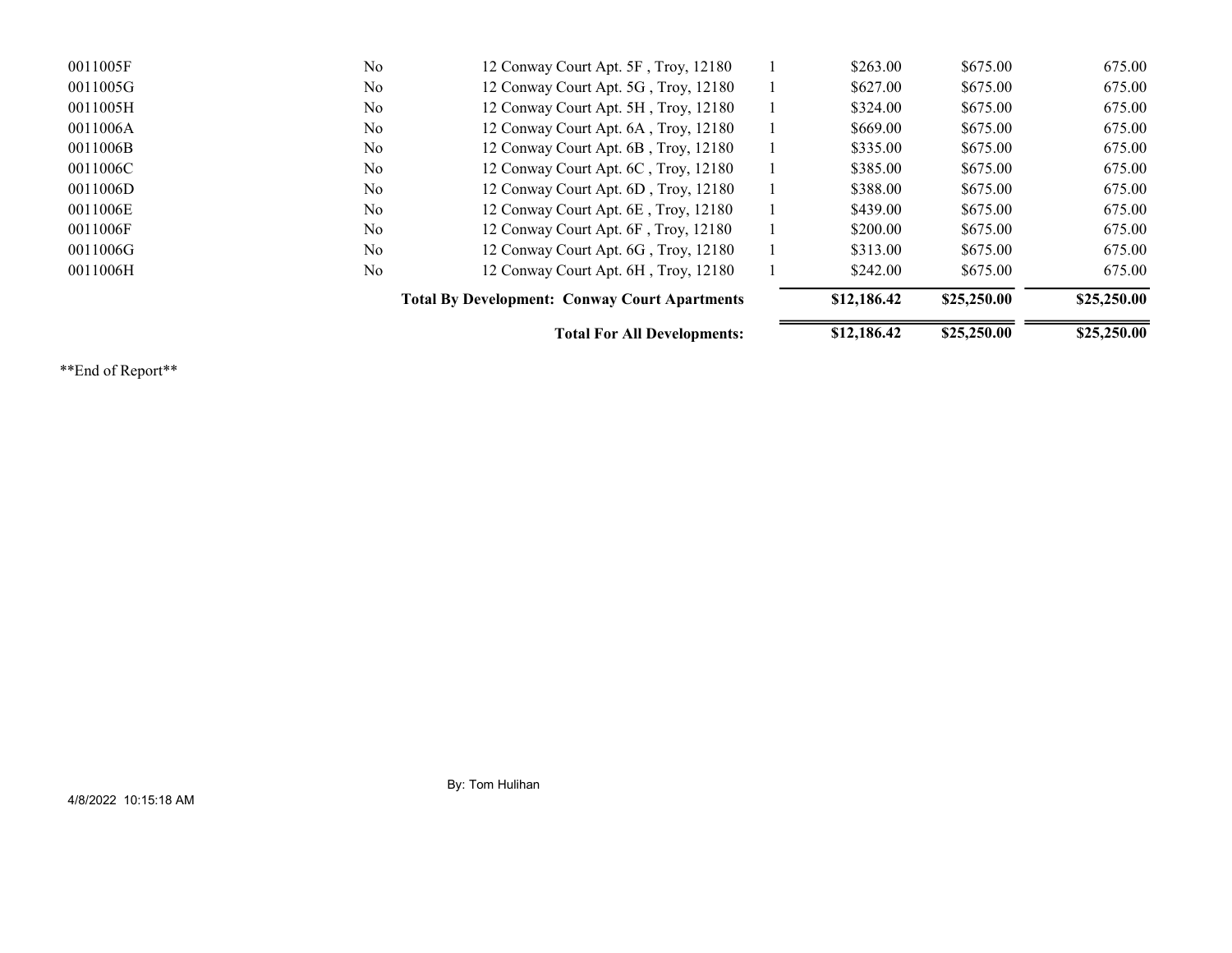| Lease Exp. |  |  |  |
|------------|--|--|--|
|            |  |  |  |
| 09/30/2020 |  |  |  |
| 04/30/2019 |  |  |  |
|            |  |  |  |
|            |  |  |  |
| 04/30/2021 |  |  |  |
| 08/31/2022 |  |  |  |
|            |  |  |  |
|            |  |  |  |
| 08/31/2022 |  |  |  |
|            |  |  |  |
|            |  |  |  |
|            |  |  |  |
| 04/30/2021 |  |  |  |
| 08/31/2022 |  |  |  |
| 03/31/2022 |  |  |  |
|            |  |  |  |
|            |  |  |  |
| 05/31/2021 |  |  |  |
|            |  |  |  |

11/30/2021